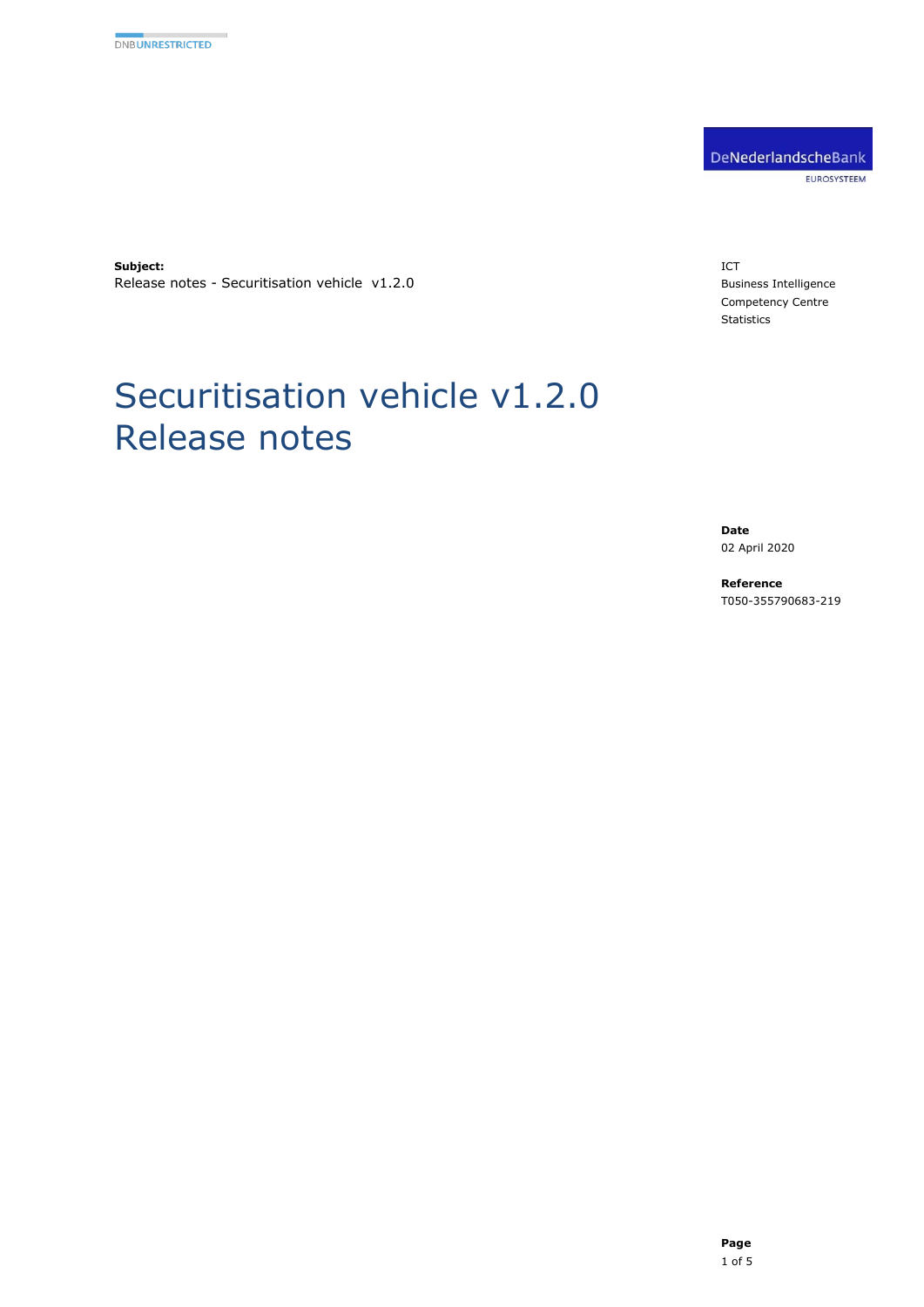DeNederlandscheBank EUROSYSTEEM

# **Introduction**

This is an update on the previously released taxonomy for the "Securitisation vehicle (SV)" taxonomy. From reporting period Q1-2020 the reporting format will be in xBRL. The reporting period and deadlines are not affected by the introduction of this new reporting format. This updated taxonomy contains 2 entrypoints (one for quarterly reporting and one for test purposes). The reporting guidelines will be communicated separately.

### **1. Content**

This set contains:

- 1. The release notes for version 1.2.0 (this document);
- 2. An Excel workbook with the datapoints, hierarchies used in the taxonomy, assertions, dictionary elements and annotated templates;
- 3. The xBRL taxonomy version 1.2.0 (as a zipped reporting framework package), together with supplementary taxonomies [\(www.xbrl.org](http://www.xbrl.org/) and [www.eurofiling.info\)](http://www.eurofiling.info/) and the partial data dictionairy (wrapped in a folder called 'dict' underneath the [www.dnb.nl](http://www.dnb.nl/) reporting framework folder);
- 4. A zip file with a sample xBRL instance for each entrypoint.
- 5. A zip file with examples of the Excel templates which will be used in DLR as soon as reporting with xBRL starts.
- 6. The Excel workbook and package with the overall DNB data dictionary are published at the Downloads section of the General page of the DLR [\(link\)](https://www.dnb.nl/statistiek/digitaal-loket-rapportages/algemeen/index.jsp).

## **2. Changes in this version**

Assertions

- All assertions have a new error message.

Tables T01.04:

- Table label (title) for T01.04 was changed.
- Table T01.04 has a new dimension on the Z-axis.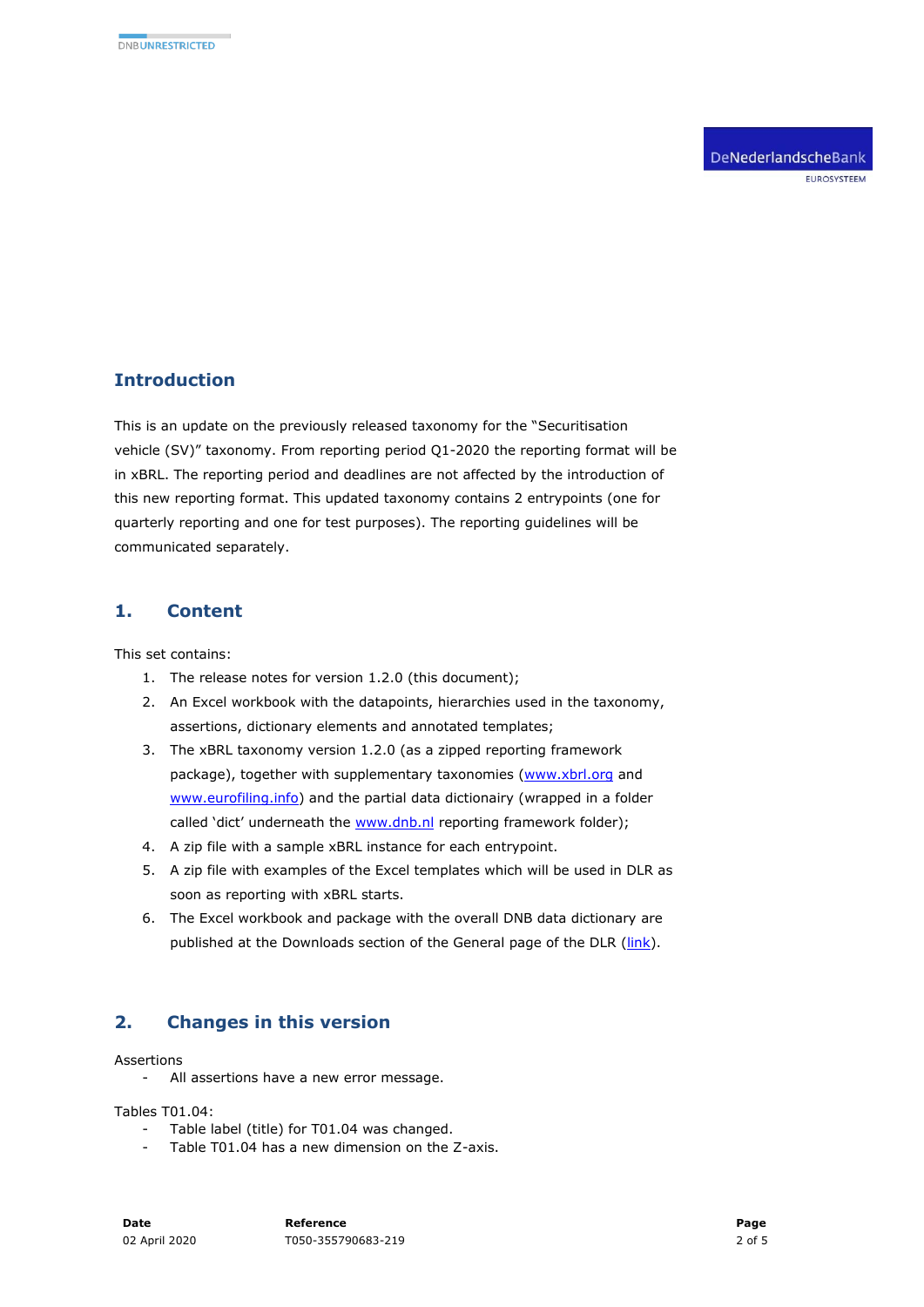### **3. Scope**

The taxonomy has two entrypoints:

- Quarterly reporting {SV-Q}
- All tables (automatically generated, in this case equal to SV-Q) {SV-ALL}

#### The official schema references for DNB national taxonomies can be found by

replacing the values between {} in:

```
http://www.dnb.nl/nl/fr/xbrl/fws/{FRAMEWORK}/{NORMATIVE CODE}/{PUBLICATION 
DATE}/mod/{MODULE}.xsd
```
#### The values for the SV taxonomy v1.2.0:

| Framework        | dnb-nr       |
|------------------|--------------|
| Normative code   | 2019-01      |
| Publication date | 2020-03-31   |
| Module           | sv-g, sv-all |

## **4. Excel workbook with specifications**

The Excel workbook with specifications can be found in this package under the name "SV v1.2.0 Securitisation vehicle – Annotated templates and assertions"

The Excel workbook contains:

- 1. An overview of the modules or entry points and tables
- 2. Lists of dictionary items used in this taxonomy
- 3. A complete list of all the data points and their data definition
- 4. A list of assertions implemented in the taxonomy
- 5. The individual annotated templates

For the annotated templates:

- The table with reportable cells is bordered with a thick line.
- Text in black around the tables is for labels of dimensions, members and metrics to describe a reportable cell, (a complete list of dimensions, domains and members is available in the data dictionary Excel workbook);
- Colored cells are data points which can be reported;
- In the metric specification the data type is available between  $\{\}.$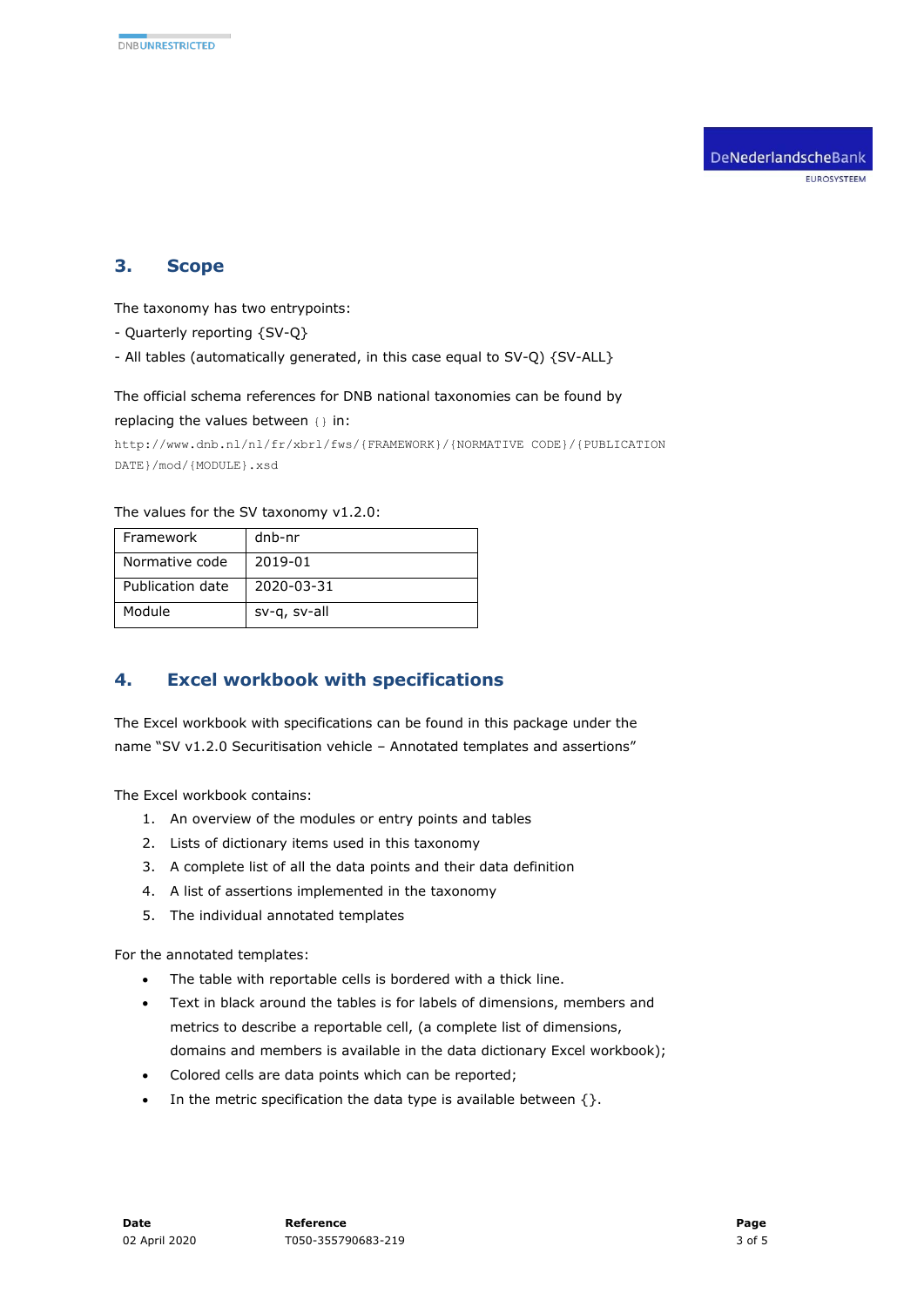### **5. Assertions**

For the Securitisation vehicle taxonomy v1.0.0, 4 assertions were defined. These assertions are also applicable for v1.2.0. All assertions are defined as "warning".

## **6. Sample instance**

For testing purposes, test instances with fixed interval data are included in this package.

# **7. Excel templates zip file**

In the Excel templates zip file examples of the templates which will be used for data input are available.

The template files are created with 12 lines for the values on the Z-axis to make it possible to report all possible combinations. The tables T01.08 to T01.10 have a so called open Y-axis, when more lines are needed please copy the given line as many times as needed.

Validation results will be reported back in the format of these templates.

Please notice that it is not allowed to change the structure of the Excel template files, this will cause problems during processing in the DLR application.

## **8. DNB filing rules**

The eXtensible Business Reporting Language (xBRL) specification provides a high degree of flexibility in the creation of xBRL instance documents. Part of this flexibility stems from the nature of the syntax: XML, and part stems from the xBRL specification itself.

The DNB filing rules represent a collection of additional rules and guidance specifically applicable to remittance of xBRL instances for regulatory filings of national taxonomies of DNB. These rules constrain the full flexibility of xBRL, to enable effective interaction between transmitter and recipient/consumer of regulatory reports.